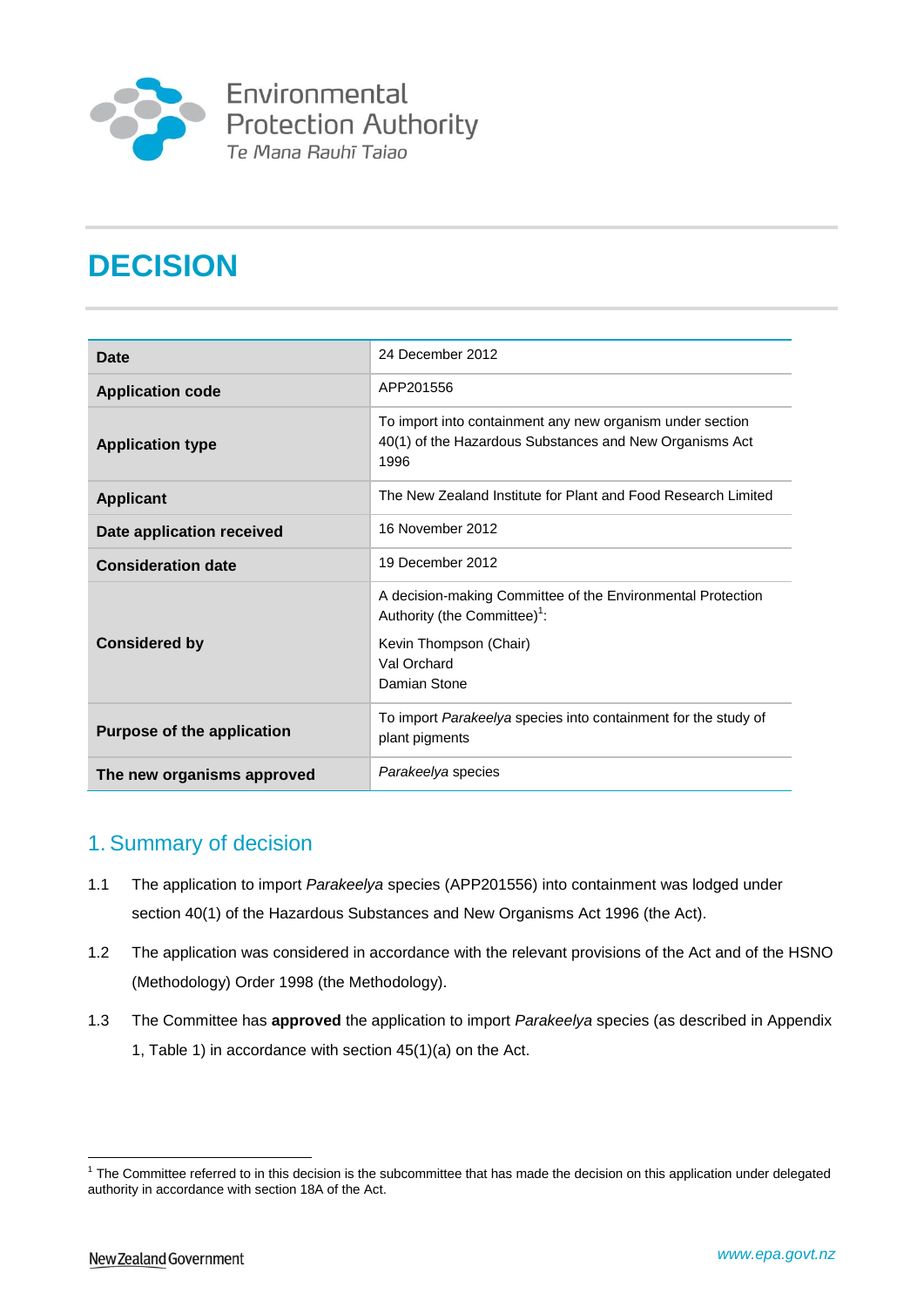$\overline{2}$ 

Decision: APP201556

### 2. Application process

### **Application Receipt**

- 2.1 The application was formally received for processing on 16 November 2012.
- 2.2 The Committee considered that it had sufficient information to assess the application. To the extent the application may not meet any legislative information requirements, the EPA waives these requirements.

### **Notification**

- 2.3 Section 53(2) of the Act provides that an application under section 40 of the Act may be publicly notified by the EPA if it considers that there is likely to be significant public interest.
- 2.4 The Chief Executive has delegation to decide whether to publicly notify an application to import into containment any new organism. This application was not publicly notified because the Chief Executive did not identify any exceptional circumstances warranting public notification, or any significant public interest in this application.

#### **Comments from MPI and DOC**

- 2.5 In accordance with section 53(4) of the Act, and the Methodology, EPA staff advised the Ministry for Primary Industries (MPI), and the Department of Conservation (DOC) of the application, and they were provided with the opportunity to comment.
- 2.6 MPI commented on the physical containment level at which the new organisms are proposed to be held, and suggested that research with *Parakeelya* should be conducted at a specified level of physical containment. Their comments were addressed by EPA staff in the Internal EPA staff advice. EPA staff advised that the applicant is required to document their physical containment procedures in their containment manual, and they must satisfy MPI that these procedures will be adequate to contain *Parakeelya* species before importation is permitted. MPI have indicated their support for the intent of the application.
- 2.7 DOC indicated that they had no significant concerns with the application, given it is an application for containment.

#### **Reports sought**

2.8 Internal EPA staff advice was prepared, as provided for under section 58(1)(a) of the Act. EPA staff recommended that the application to import *Parakeelya* species into containment be approved.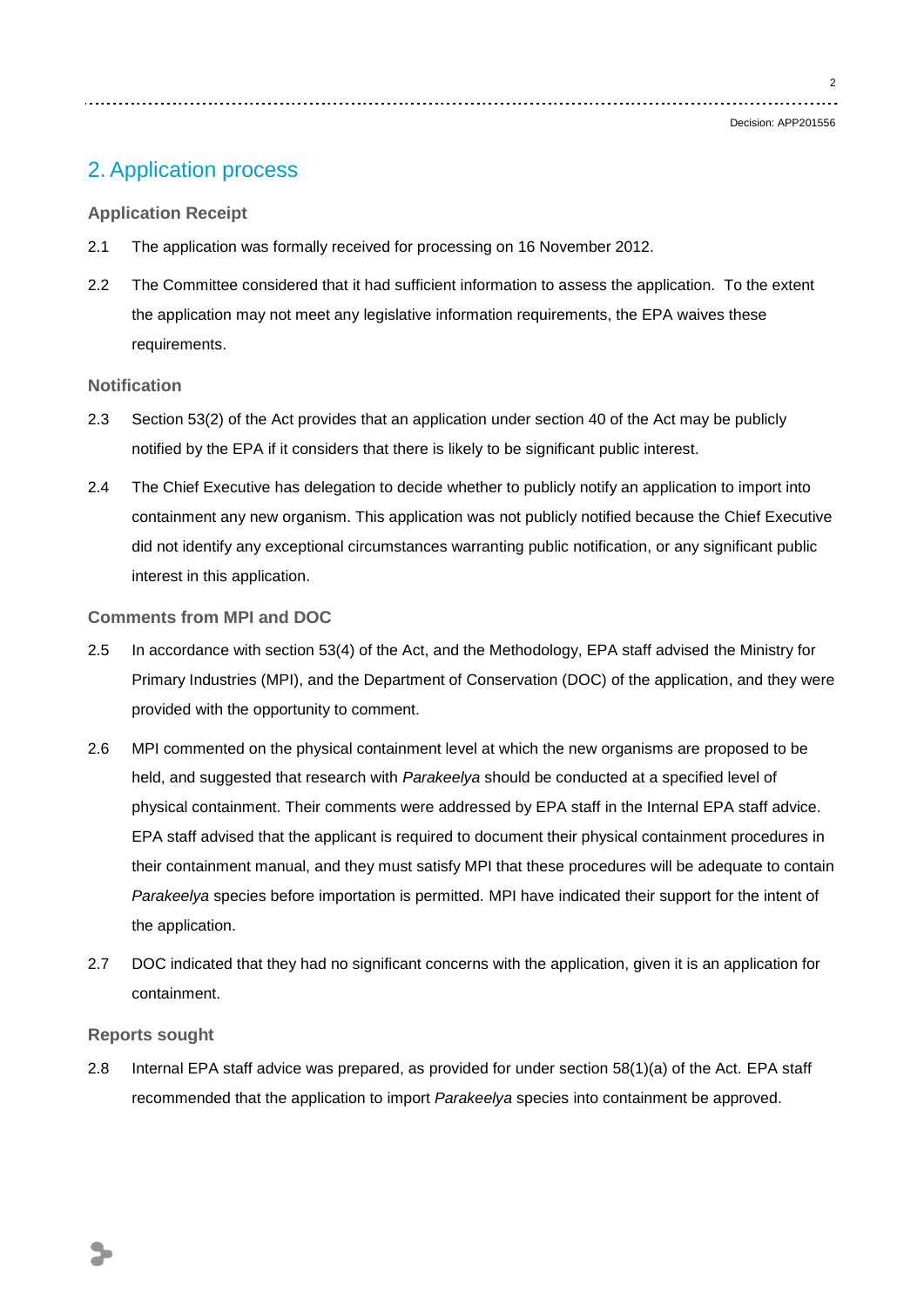3

#### **Information available for the consideration**

- 2.9 The information available for the consideration comprised:
	- the application form and references provided therein;
	- Internal EPA staff advice memorandum; and
	- Comments received from MPI.

#### **Sequence of the consideration**

- 2.10 In its consideration of the application as per the requirements in the Act and the Methodology, the Committee considered;
	- whether the application is for one of the purposes specified in the Act;
	- whether the new organisms can be adequately contained:
	- whether the set controls provide for matters specified in Schedule 3 (Part II) of the HSNO Act;
	- whether the beneficial effects of allowing the new organisms in containment outweigh the adverse effects of allowing the new organisms in containment;
	- the ability of the new organisms to escape from containment;
	- the ability of the new organisms to establish undesirable self-sustaining populations; and
	- the ease with which the new organisms could be eradicated if they established an undesirable selfsustaining population.
- 2.11 Each point is addressed in the following sections of this decision.

### 3. Purpose of the application

- 3.1 Section 45(1)(a)(i) of the Act requires that the application be for one of the purposes specified in section 39(1) of the Act. The purpose of an application is a factor in the Committee's decision on that application.
- 3.2 The applicant (New Zealand Institute for Plant and Food Research Ltd) seeks to import *Parakeelya* species into containment for the study of plant pigments.
- 3.3 The Committee was satisfied that the purpose of this application is a fit and proper purpose and falls within the scope of section 39(1)(h) of the Act ("*such other purposes as the Authority thinks fit*").
- 3.4 The Committee noted that the use of this approval is not limited to the applicant. Therefore, any person may use this approval provided that their intended imports comply with the approved organism description (control 1); meet the purpose of this approval (the study of plant pigments); and that the new organisms are maintained in accordance with the containment controls placed on this approval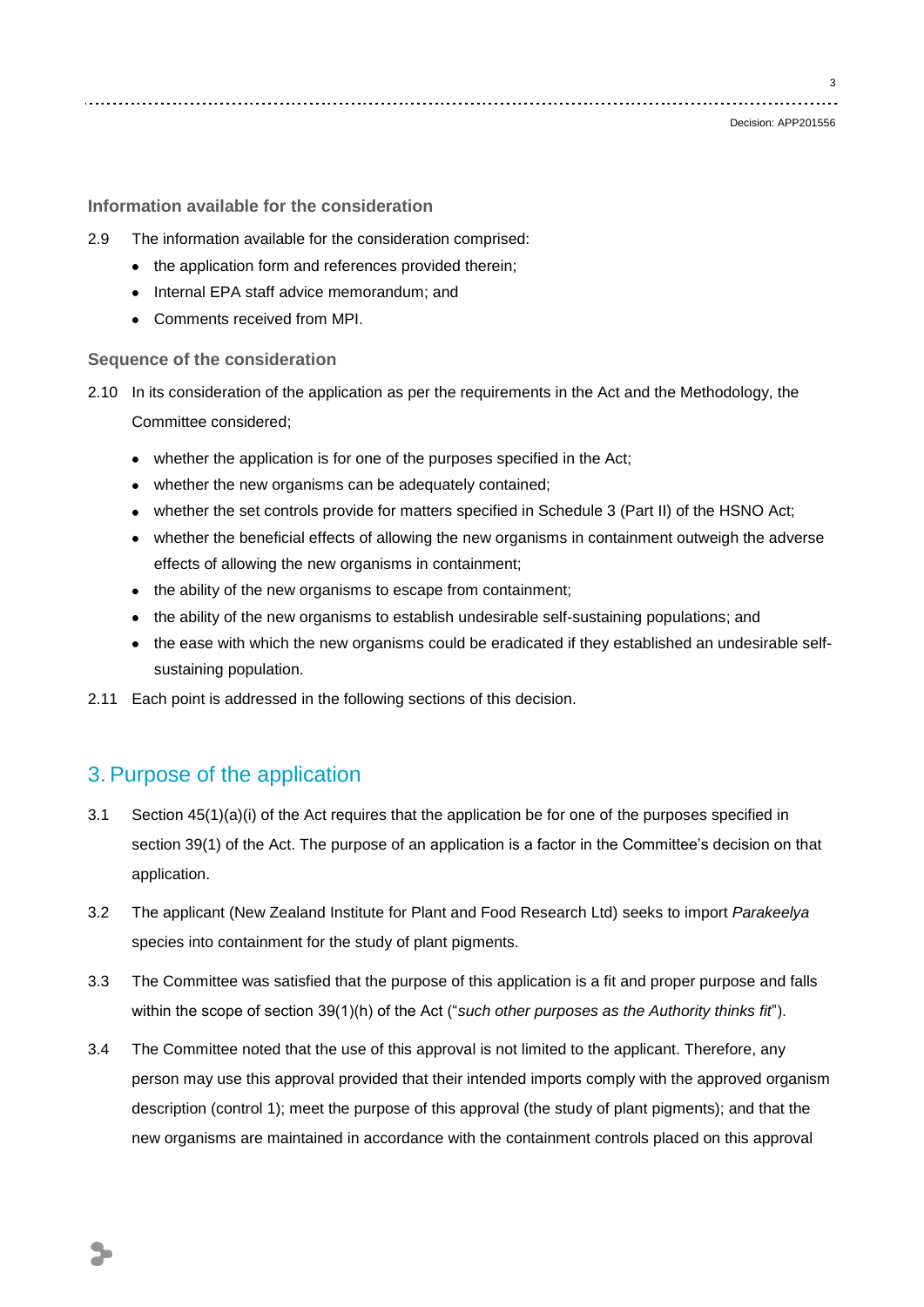4

(Appendix 1). Any persons using this approval must notify the EPA and MPI in writing prior to the first time they use the approval (control 22).

### 4. Adequacy of containment and controls imposed

- 4.1 Section 45(1)(a)(iii) of the Act requires that the Committee be satisfied that the new organisms can be adequately contained in order to approve the application.
- 4.2 To evaluate the adequacy of containment, the Committee assessed the ability of the *Parakeelya* species to escape containment taking into consideration the:
	- biological characteristics of *Parakeelya* species that relate to containment;
	- proposed containment regime; and
	- potential pathways for the escape of *Parakeelya* species from the containment facility.

**Biological characteristics of** *Parakeelya* **species that relate to containment**

- 4.3 Members of the *Parakeelya* genus are small, hardy, annual flowering plants endemic to Australia. The normal habitat for *Parakeelya* spp. is the arid and semi-arid regions of Australia, of which New Zealand has limited comparison.
- 4.4 The Committee noted the following characteristics of *Parakeelya* species:
	- Flowers of *Parakeelya* species are insect pollinated, and have limited self fertility (EPA Internal Staff Advice Memo, page 1).
	- *Parakeelya* species produce small, light seeds. The seeds have no specialised dispersal mechanisms, and are passively dispersed by wind or in soil.
	- Their natural habitat is the arid and semi-arid regions of Australia.
	- No inseparable organisms were identified.

### **The containment regime**

- 4.5 The Committee determined the set of controls to be imposed on this approval, and these are detailed in Appendix 1 of this decision.
- 4.6 The Committee was satisfied that the controls set out in Appendix 1 of this decision establish a containment regime that prevents the escape of *Parakeelya* species from containment. The Committee was satisfied that the containment regime provides for each of the applicable matters specified in Schedule 3 (Part 2) of the Act (Matters to be addressed by containment controls for new organisms excluding genetically modified organisms), as outlined in Table 1.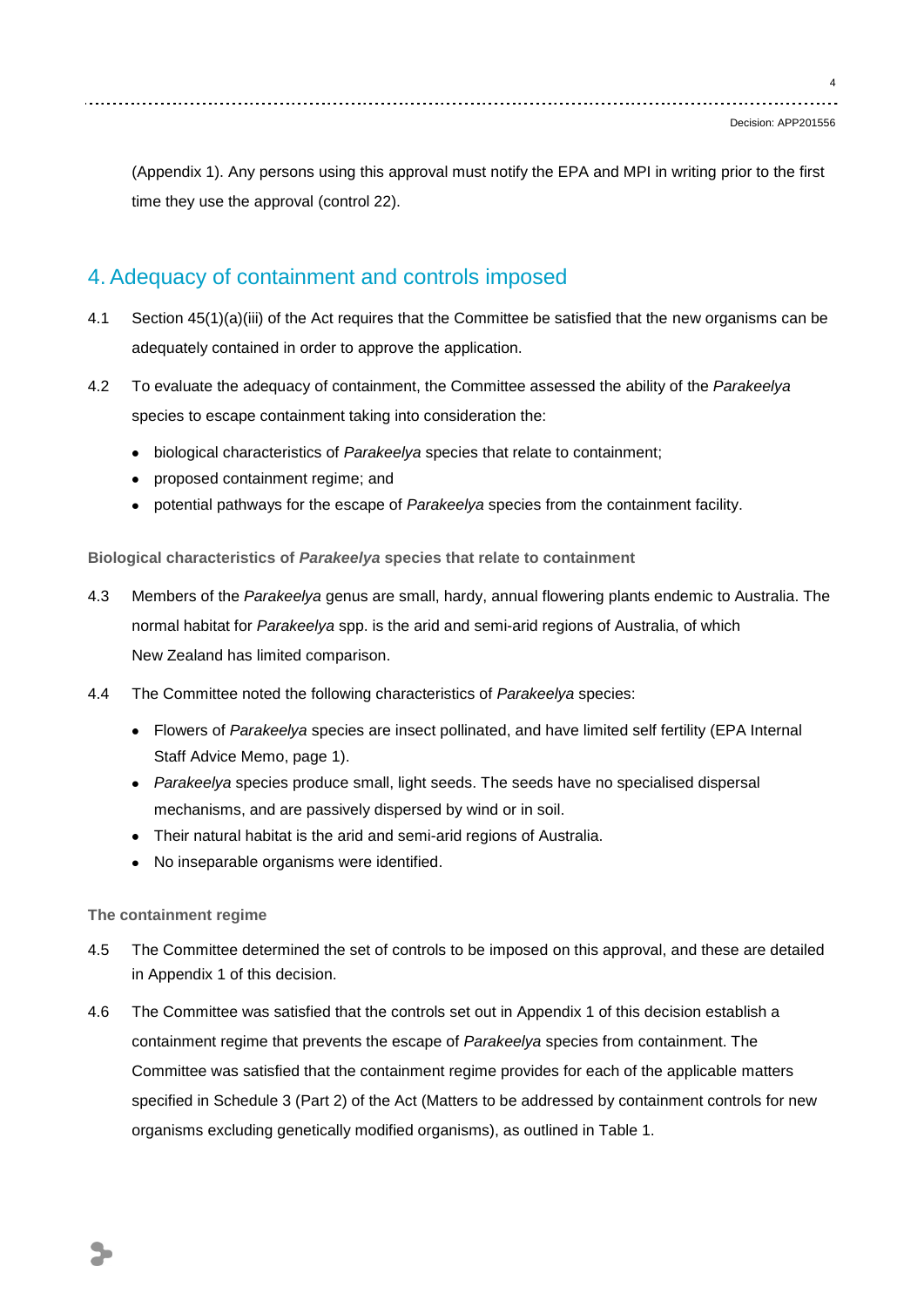5

**Potential pathways of escape of** *Parakeelya* **species from containment**

4.7 The Committee considered the potential pathways of escape from containment of the *Parakeelya* species proposed to be imported, and assessed these pathways against the requirements of the controls in Appendix 1, the biological characteristics of the organisms, and the containment regime imposed by this approval (Table 1).

| Potential pathways of escape                                                        | <b>Assessment</b>                                                                                                                                                                                                                                                                                                                            |
|-------------------------------------------------------------------------------------|----------------------------------------------------------------------------------------------------------------------------------------------------------------------------------------------------------------------------------------------------------------------------------------------------------------------------------------------|
| Escape during transport to and from the<br>containment facility.                    | Highly improbable as the containment regime includes specific<br>requirements for moving new organisms (controls 1, 13, and<br>(14).                                                                                                                                                                                                         |
| Escape due to accidental or deliberate<br>removal by staff or unauthorised persons. | <b>Highly improbable</b> as the containment regime specifically<br>requires that procedures be established to prevent unauthorised<br>access to the facility. It also requires that the facility is clearly<br>identified as a containment facility, and that unauthorised<br>persons be excluded from the facility (controls 8, 9, and 10). |
|                                                                                     | The containment regime requires operational procedures be<br>established to ensure that new organisms are contained and do<br>not escape containment through incorrect handling or the<br>disposal of wastes from the facility (controls 1, and 3 to 11).                                                                                    |
|                                                                                     | Persons entering the containment facility are to be instructed on<br>the containment practices relevant to that individual's<br>responsibility (control 12).                                                                                                                                                                                 |
| Escape during or following fire, flood or natural<br>disaster.                      | Highly improbable as the containment regime requires that<br>containment facilities have contingency plans for these events<br>(breaches of containment through an accident, deliberate action,<br>natural disaster, fire, theft, sabotage, or any other event)<br>(controls 4, and 17 to 21).                                               |

Table 1 Assessment of potential pathways of escape

**Conclusion on adequacy of the containment regime**

- 4.8 The Committee concluded that it is **highly improbable** that the *Parakeelya* species would be able to escape from containment.
- 4.9 Therefore, the Committee is satisfied that the new organisms can be adequately contained.
- 4.10 In particular, the Committee considers that the controls imposed in Appendix 1 provide for each of the applicable matters specified in Schedule 3 (Part 2) of the Act (as required under section 45(2) of the Act).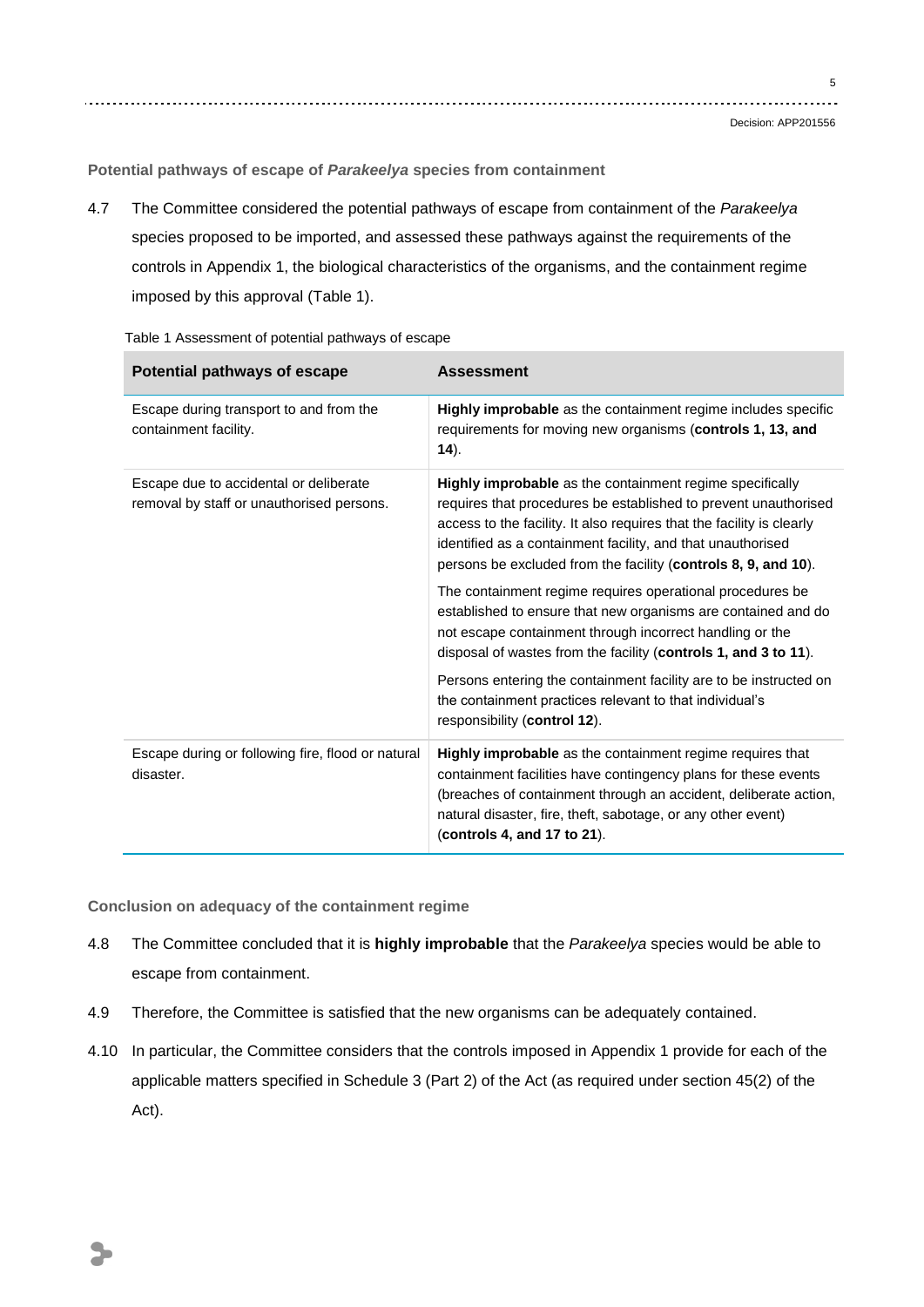4.11 While section 45(2) also provides that an approval may include controls that provide for any other matters in order to give effect to the purpose of the Act, the Committee considered that no additional controls were required to achieve the purpose of the Act.

## 5. Ability of the organisms to establish a self-sustaining population and ease of eradication

- 5.1 In accordance with sections 37 and 44 of the HSNO Act and clause 10(e)(f) of the Methodology, the Committee considered the ability of the *Parakeelya* species to form self-sustaining populations should they escape containment, and the ease of eradicating such populations should they establish.
- 5.2 The Committee considers that for a self-sustaining population to establish, the new organisms would need to escape containment, find a suitable location and suitable conditions to become established, and be capable of surviving in New Zealand's environment.
- 5.3 The Committee noted that as the *Parakeelya* species derive from arid and semi-arid regions of Australia and cannot survive low temperatures, they will be unlikely to survive in New Zealand's climate. However, the Committee considered that the organisms could potentially survive in the warmer climate of northern parts of New Zealand, in the **highly improbable** event that they escaped containment.
- 5.4 The Committee considered that in the **highly improbable** event that the new organisms escape containment and form a self-sustaining population, the probability of eradication would be high because the population is likely to be small, and confined to a localised area.
- 5.5 The Committee acknowledged that if a self-sustaining population was to form, the plants can be identified by visual searches by their fleshy succulent leaves and brightly coloured flowers. Eradication is then possible through the use of standard, readily available herbicides, and/or mechanical destruction.

## 6. Identification and assessment of potentially significant adverse and beneficial effects (risks, costs and benefits)

6.1 The Committee is required by section 45(1)(a)(ii) of the Act to take into account all the effects of the organism and any inseparable organism, and consider whether the beneficial effects of having the organism in containment outweigh the adverse effects of the organism and any inseparable organism (Table 2).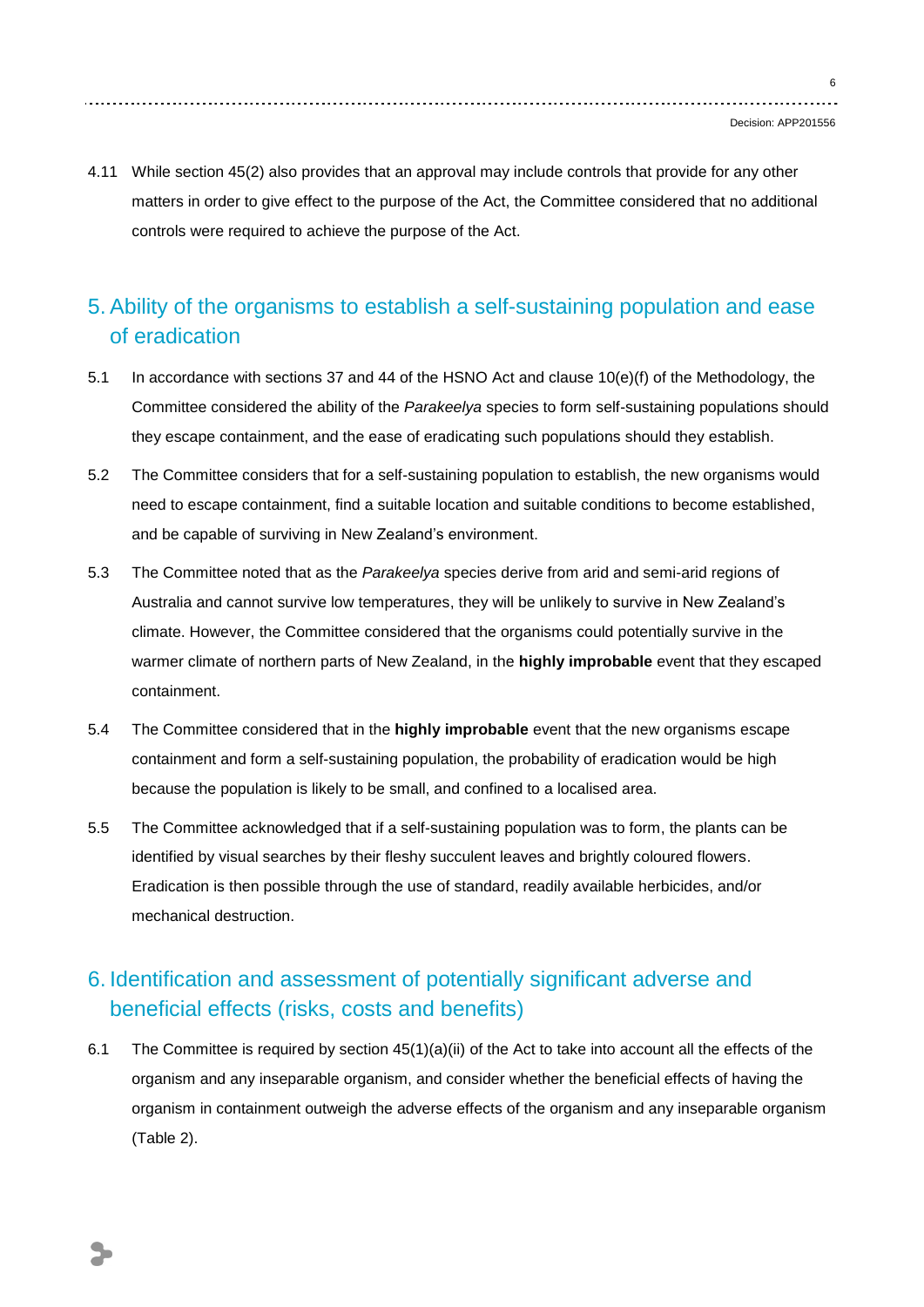Decision: APP201556

| <b>Potentially significant effect:</b>                                                                                                  | <b>Significance</b>      | <b>Discussion</b>                                                                                                                                                                                                                                                                                                                                                                                                                                                                                                                                                                                                                                                  |
|-----------------------------------------------------------------------------------------------------------------------------------------|--------------------------|--------------------------------------------------------------------------------------------------------------------------------------------------------------------------------------------------------------------------------------------------------------------------------------------------------------------------------------------------------------------------------------------------------------------------------------------------------------------------------------------------------------------------------------------------------------------------------------------------------------------------------------------------------------------|
| Potential for the imported organisms<br>to have an adverse effect on New<br>Zealand's flora and fauna and valued<br>introduced species: | Significance: negligible | Potential adverse effects could occur in<br>the form of displacement of native or<br>valued species in their natural<br>environment.                                                                                                                                                                                                                                                                                                                                                                                                                                                                                                                               |
|                                                                                                                                         |                          | Having considered the containment<br>regime (Appendix 1) and likelihood of<br>escape from containment, the<br>Committee considered that the<br>likelihood of this effect occurring is<br>highly improbable. The Committee<br>therefore considered this risk<br>negligible.                                                                                                                                                                                                                                                                                                                                                                                         |
| Potentially significant adverse effect<br>on human health and safety:                                                                   | None identified          |                                                                                                                                                                                                                                                                                                                                                                                                                                                                                                                                                                                                                                                                    |
| Potentially significant adverse effect<br>on Māori culture and traditions:                                                              | Significance: negligible | Adverse effects on Māori culture or<br>traditions could only occur through an<br>escape of the new organisms from<br>containment, formation of a self-<br>sustaining population, consequent<br>effects on valued flora, fauna, and<br>other taonga, environmental<br>degradation and decline in the well<br>being of communities.<br>Having considered the containment<br>regime (Appendix 1) and the likelihood<br>of the new organisms escaping<br>containment is highly improbable, the<br>Committee did not identify any<br>potentially significant effects on Māori<br>culture and traditions. The Committee<br>therefore considered this risk<br>negligible. |
| Potentially significant adverse effect<br>on society and community:                                                                     | None identified          |                                                                                                                                                                                                                                                                                                                                                                                                                                                                                                                                                                                                                                                                    |
| Potentially significant adverse effect<br>on the market economy:                                                                        | None identified          |                                                                                                                                                                                                                                                                                                                                                                                                                                                                                                                                                                                                                                                                    |
| Potentially significant beneficial<br>effects on the environment, human<br>health and safety and Māori culture<br>and traditions:       | None identified          |                                                                                                                                                                                                                                                                                                                                                                                                                                                                                                                                                                                                                                                                    |
| Potentially significant beneficial<br>effects on human health and safety:                                                               | None identified          |                                                                                                                                                                                                                                                                                                                                                                                                                                                                                                                                                                                                                                                                    |

Table 2 Assessment of potentially significant adverse and beneficial effects from the new organisms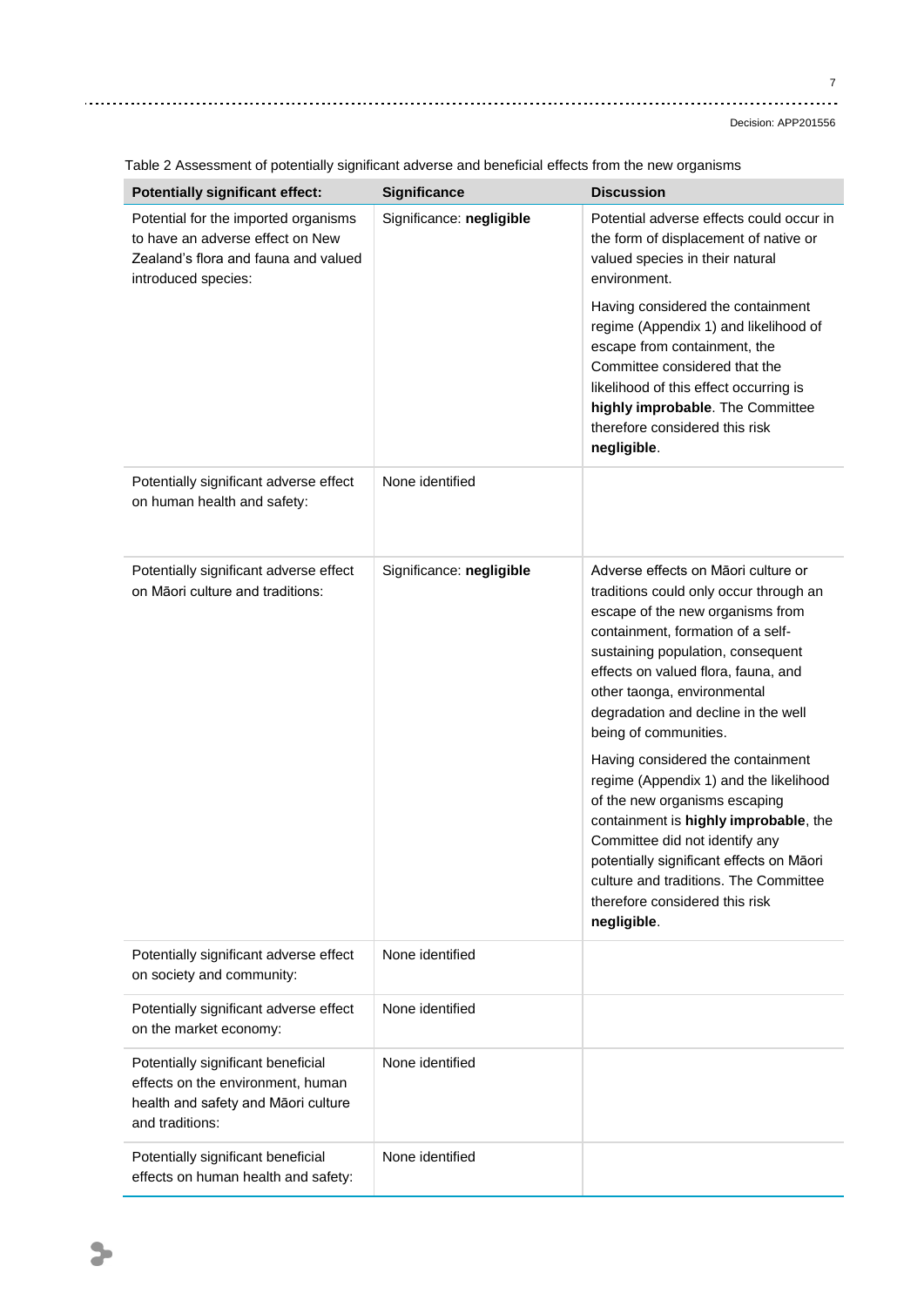#### 

Decision: APP201556

| Potentially significant beneficial<br>effects on market economy:                                                                                                                                                            | None identified              |                                                                                                                                                                                                                                                                                                                                                                               |
|-----------------------------------------------------------------------------------------------------------------------------------------------------------------------------------------------------------------------------|------------------------------|-------------------------------------------------------------------------------------------------------------------------------------------------------------------------------------------------------------------------------------------------------------------------------------------------------------------------------------------------------------------------------|
| Potentially significant beneficial<br>effects on society and community:<br>Benefits to the science community in<br>understanding details of the<br>development of plant pigmentation,<br>and its evolutionary significance. | Significance: non-negligible | Key benefits of this application are the<br>development of new scientific<br>knowledge and expertise. Given the<br>applicant's strong record of research<br>output the likelihood of beneficial<br>effects is <b>likely</b> . The benefits to be<br>gained from this research are<br>considered minor. The Committee<br>therefore considered the benefits non-<br>negligible. |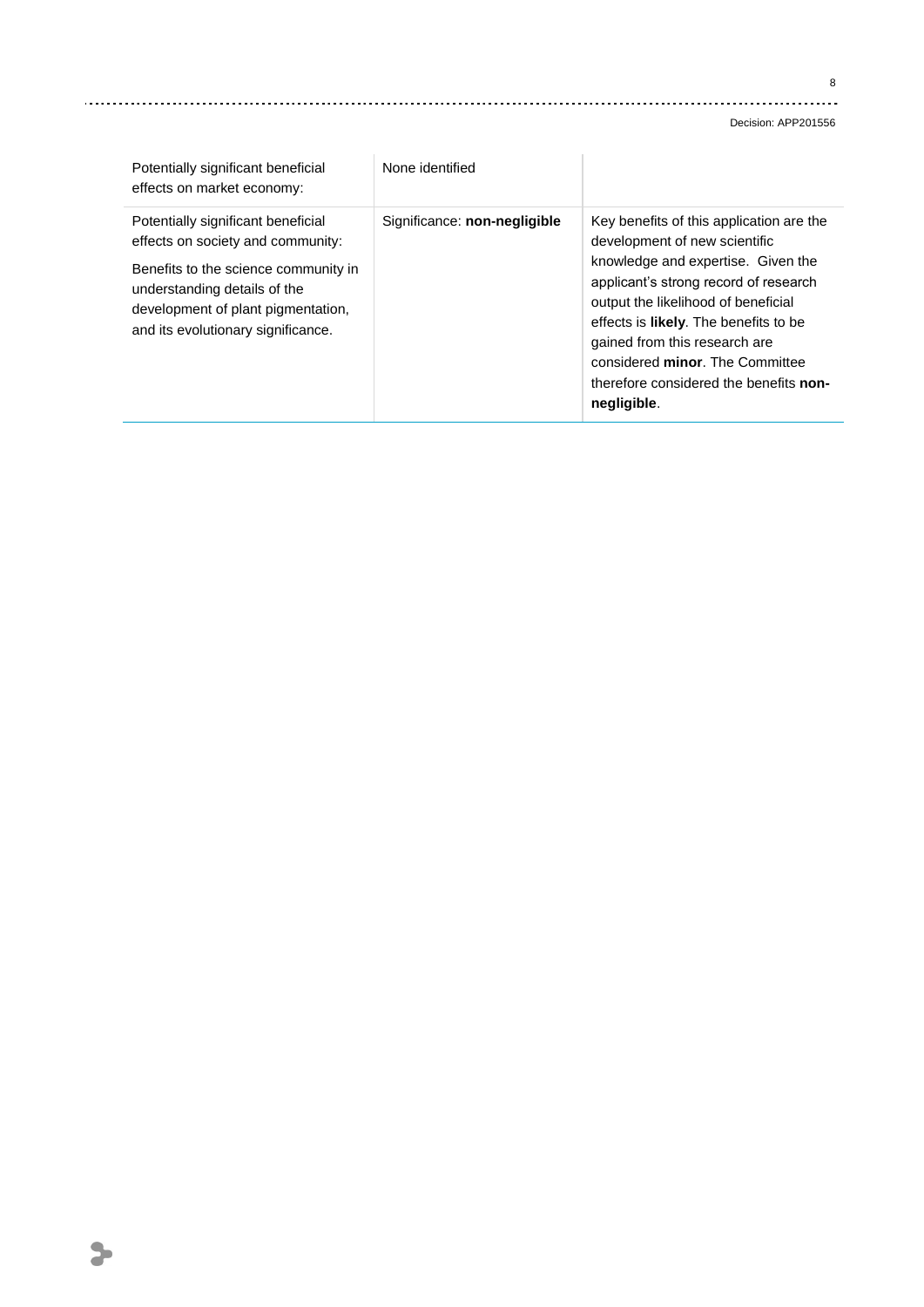9

**Conclusion on the risks, costs, and benefits**

- 6.2 After considering the relevant information, the Committee did not identify any adverse effects from importing *Parakeelya* species into containment. Therefore, the Committee considered that any adverse effects would be **negligible**. Since the Committee did not identify any adverse effects, the Committee was not required to consider the probability of occurrence or magnitude of any adverse effects.
- 6.3 After considering the relevant information, the Committee identified beneficial effects on society and the community from importing *Parakeelya* species into containment, such as the development of new scientific knowledge and expertise. The Committee considered that these beneficial effects would be **non-negligible**.

### 7. Evaluation and weighing of positive and adverse effects

- 7.1 The Committee considered that they had sufficient information to weigh the effects of the new organisms in containment.
- 7.2 The Committee concluded that the potential adverse effects of importing the new organisms into containment were **negligible,** and that the benefits to society and the community were **nonnegligible.**
- 7.3 Given that there were no adverse effects identified, consideration of whether the adverse effects may aggregate in order to assess any cumulative effects was not relevant.
- 7.4 The Committee took into account all the effects of the new organisms, and all the measures available for risk management, and concluded that it was evident that the positive effects outweigh the adverse effects of importing *Parakeelya* species into containment in New Zealand.
- 7.5 Section 6(f) of the Act requires the Committee to take into account New Zealand's international obligations when determining this application. New Zealand has no obligations which are relevant to this approval.
- 7.6 The Committee, having considered all the effects of the new organisms in containment and the effects of any inseparable organisms, and the matters outlined in section 45 of the Act, concluded that:
	- $\bullet$  the application is for one of the purposes specified in section 39(1) of the Act;
	- the beneficial effects outweigh the adverse effects of the new organisms and any inseparable organisms; and
	- the approved organism can be adequately contained.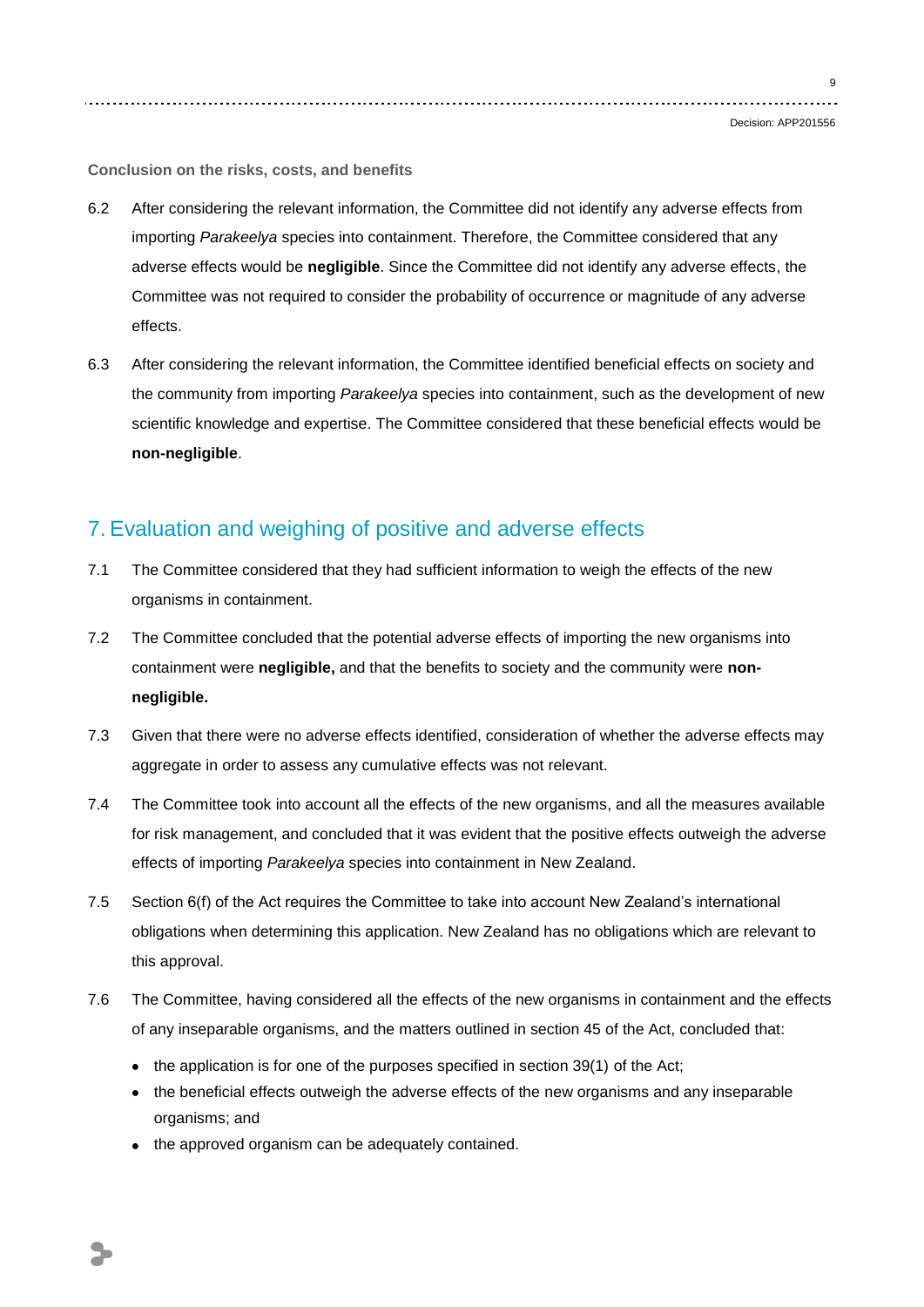### 8. Achieving the purpose of the Act

- 8.1 The purpose of the Act is to protect the environment, and the health and safety of people and communities, by preventing or managing the adverse effects of hazardous substances and new organisms (section 4 of the Act).
- 8.2 In order to achieve the purpose of the Act, the Committee recognised and provided for the following principles of the Act (section 5 of the Act) when considering the application:
	- the safeguarding of the life-supporting capacity of air, water, soil and ecosystems; and
	- the maintenance and enhancement of the capacity of people and communities to provide for their own economic, social and cultural well-being and for the reasonably foreseeable needs of future generations.
- 8.3 The Committee took into account the following matters when considering the application in order to achieve the purpose of the Act (sections 6, 7 and 8 of the Act);
	- the sustainability of all native and valued introduced flora and fauna;
	- the intrinsic value of ecosystems;
	- public health;
	- the relationship of Māori and their culture and traditions with their ancestral lands, water, sites, waahi tapu, valued flora and fauna, and other taonga;
	- the economic and related benefits and costs of using a particular hazardous substance or new organism;
	- New Zealand's international obligations;
	- the need for caution in managing adverse effects where there is scientific and technical uncertainty about those effects; and
	- the principles of the Treaty of Waitangi (Te Tiriti o Waitangi).
- 8.4 The Committee was satisfied that this decision is consistent with the purpose of the Act and the above principles and matters. Any substantive issues arising from the legislative criteria and issues raised by submitters have been discussed in the preceding sections of this decision.

### 9. Decision

- 9.1 After reviewing all of the information contained in the application, the Committee was satisfied that the application met the requirements of section 40 of the Act.
- 9.2 The Committee considered that the threshold for approval under section 45 of the Act has been met. It is satisfied that the organisms can be adequately contained and that the beneficial effects of the organisms outweigh the adverse effects of the organisms, taking into account all of the following:
	- all the effects of the new organisms and any inseparable organism;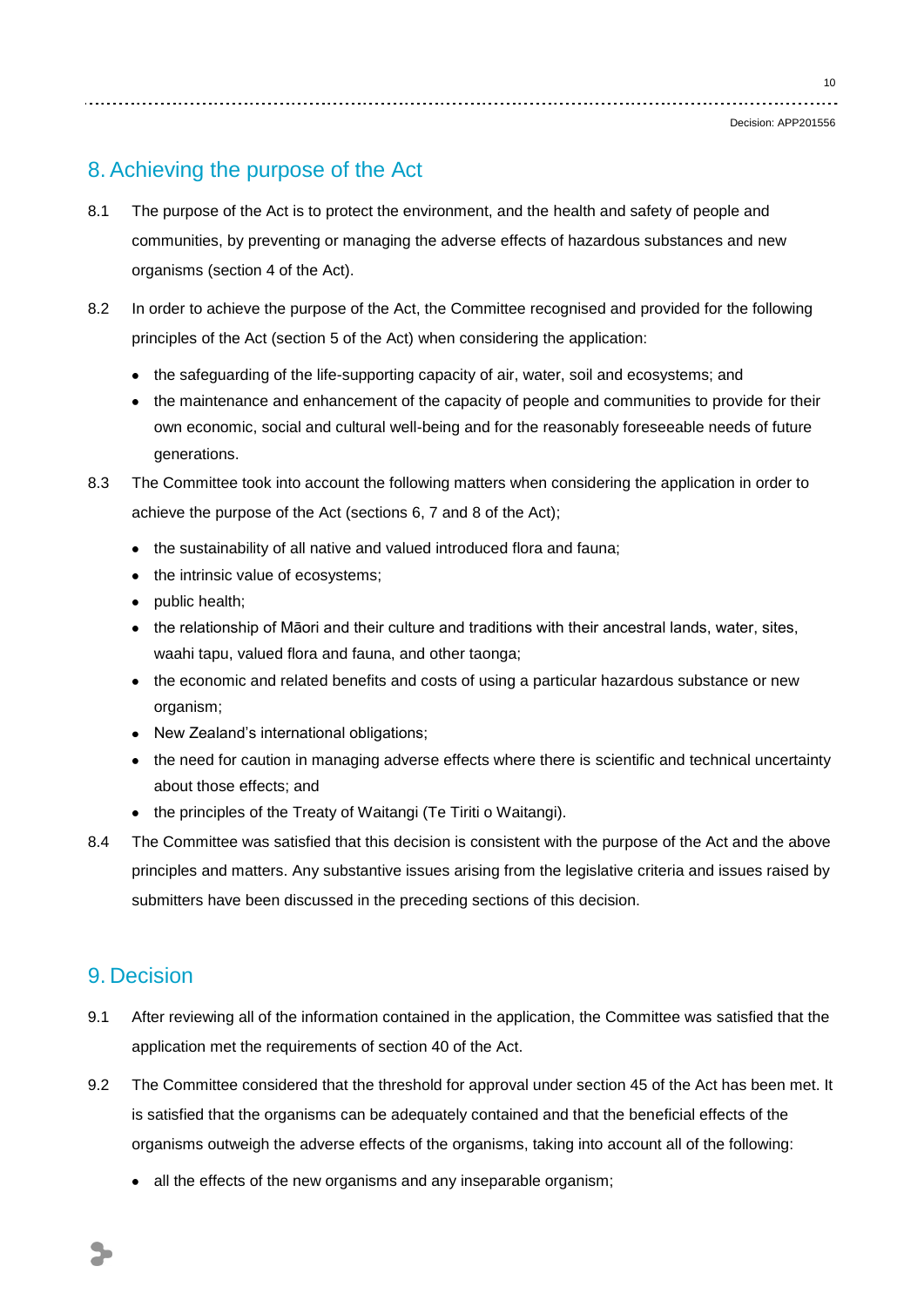Decision: APP201556

- the matters in section 37, 44, and 45, and Schedule 3 (Part 2) of the Act;
- the relevant matters in Part 2 of the Act; and
- the Methodology.
- 9.3 The Committee decided to exercise its discretion and **approve** the import into containment of *Parakeelya* species, under section 45(1)(a) of the Act. The Committee noted that in accordance with section 45(2) of the Act, the approval has been granted with controls.

**Kevin Thompson Chair, Decision Making Committee Environmental Protection Authority** **Date 20 December 2012**

Approval code: *NOC100146*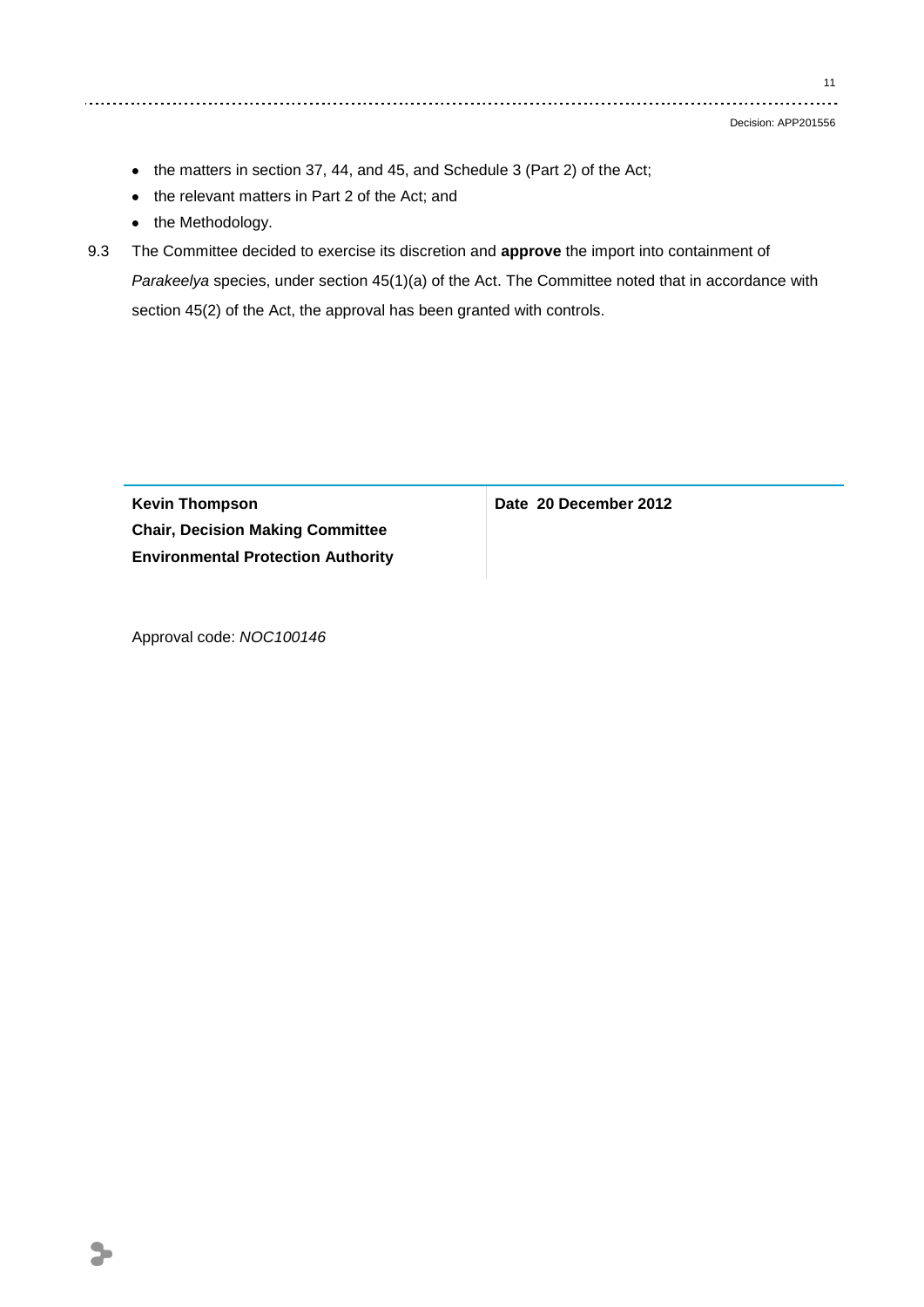Decision: APP201556

| Table 3 New Organisms and approvantiumpers for Organisms in application AFFZ01330 |                  |
|-----------------------------------------------------------------------------------|------------------|
| Organism                                                                          | Approval code    |
| <i>Parakeelya</i> species                                                         | <b>NOC100146</b> |

Table 3 New organisms and approval numbers for organisms in application APP201556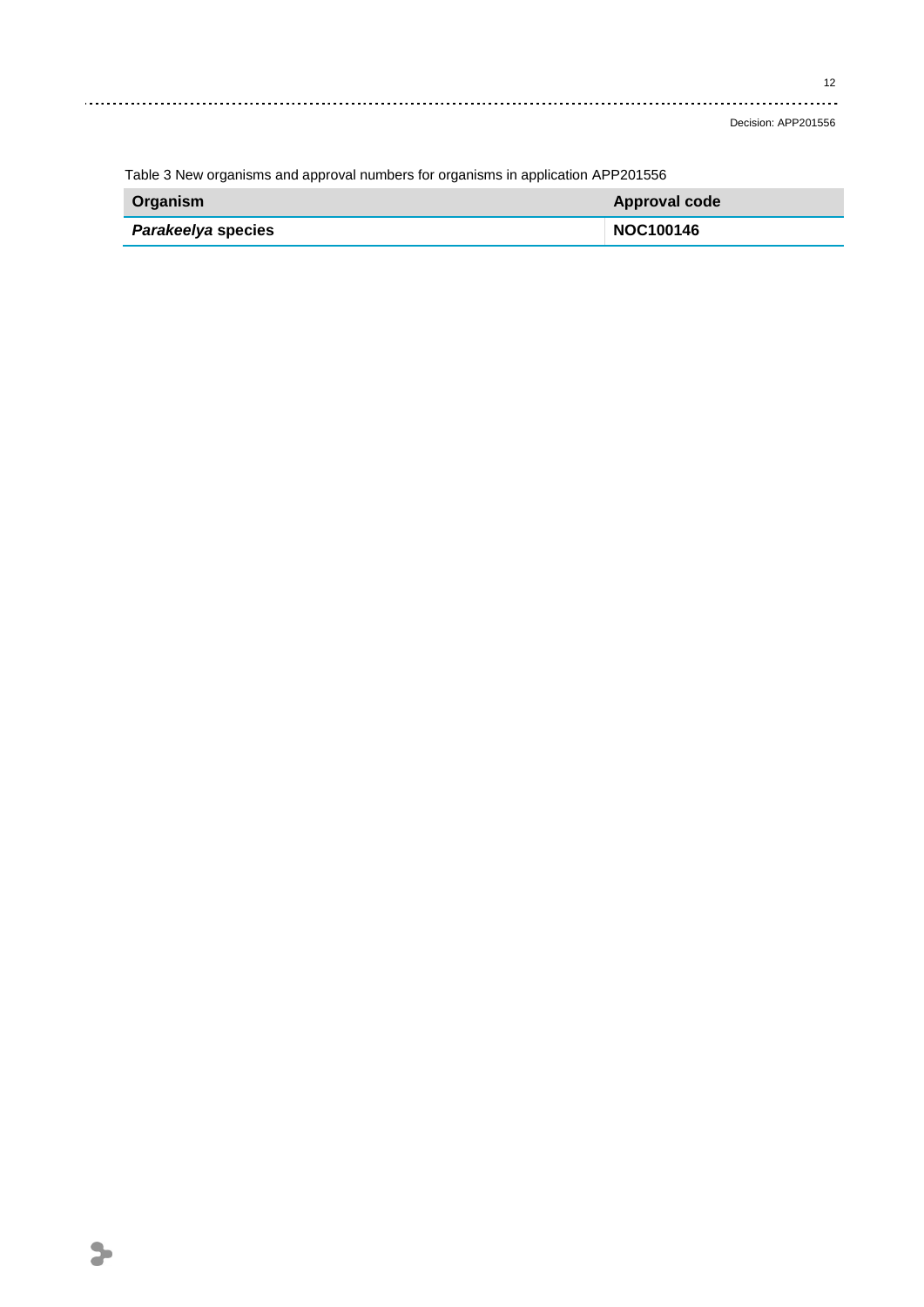13

# Appendix 1: Controls required by this approval

**Any person importing the approved organisms under the approval granted by this decision (each referred to as the approval holder) must ensure compliance with the controls set out below in respect of any activity they carry out under this approval in a facility under their control.**

**Requirements for containment**

- 1. The approved organisms (*Parakeelya* species) must not escape containment.
- 2. This approval is limited to the importation into containment of the approved organisms.

**Requirements for containment facility**

- 3. A management plan must be documented specifying procedures for implementing the controls imposed under this approval.
- 4. The management plan must contain contingency plans for the accidental release or escape of the approved organisms. The plan must:
	- describe the activities that will be implemented in the event that containment of an approved organisms is compromised or potentially compromised;
	- include a description of recapture and eradication protocols;
	- be able to be implemented for the approved organisms; and
	- be implemented if there is reason to believe that the approved organisms have escaped or been released from the containment facility.
- 5. The containment facility must be designed and constructed to contain the approved organisms held within it.
- 6. The containment facility must be maintained in order to contain the approved organisms held within it (i.e., preventing escape).
- 7. All measures must be taken to prevent the accidental or deliberate release of the approved organisms from the containment facility.

**Requirement for entering/exiting containment facility**

8. All measures must be taken to ensure that persons entering and exiting the containment facility do so in a way that does not compromise the containment of the approved organisms.

**Requirements to limit access to the containment facility**

- 9. All entrances must clearly identify the facility as being a containment facility.
- 10.All personnel entrances and other means of access into the containment facility must be specified in the management plan.
- 11.Unauthorised persons must be excluded from the containment facility.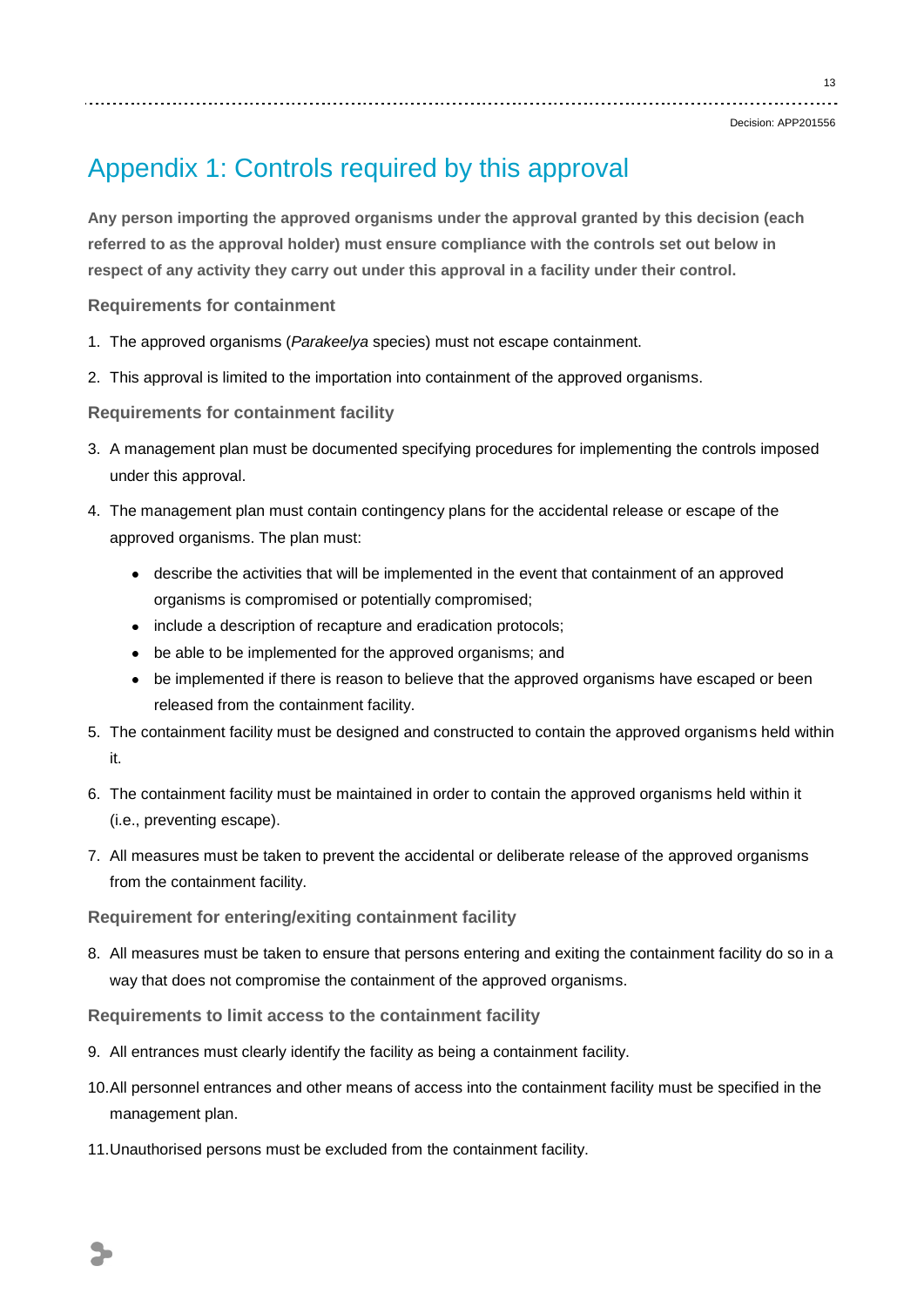### **Requirement for training of staff**

12.All persons entering the containment facility (including contractors, staff, students, visitors and volunteers) must have received instruction on the containment practices of the containment facility relevant to the responsibility of the individual.

#### **Requirements for moving an approved organism**

- 13.All measures must be taken to prevent the escape of the approved organisms during any movement within the containment facility or outside the containment facility.
- 14.Containers used for moving the approved organisms must clearly identify the contents and containment requirements. When the approved organisms are being moved from one approval holder to another approval holder, the container used must also display details of the sender and receiver.
- **Requirements for removing equipment and waste from the containment facility**
- 15.Subject to Control 13, any waste (including biological material) that may harbour the approved organisms, or heritable material from the approved organisms, must be treated to ensure that the approved organisms and any heritable material are killed prior to disposal.
- 16.Subject to Control 13, any equipment that may harbour the approved organisms, or heritable material from the approved organisms must be treated to ensure that the approved organisms and any heritable material is killed prior to being used for another purpose or removed from the containment facility.

#### **Requirements for audits, inspections and monitoring**

- 17.To ensure containment is being achieved and to identify any remedial maintenance requirements each containment facility must be inspected by the approval holder at reasonable intervals given the nature of the approved organisms being contained.
- 18.The approval holder must grant MPI access to the containment facility and relevant documentation for the purpose of auditing and inspecting.
- 19.Each containment facility must be inspected by the approval holder as soon as possible after any event that could compromise the containment regime such as an Act of God (for example flood, earthquake etc), or any unauthorised attempt to enter the containment facility.
- 20.Remedial containment requirements identified by the approval holder or MPI (as applicable) must be completed as soon as possible, including such interim measures as are necessary to mitigate the risk of breach of containment.
- 21.Any structural modifications to a containment facility that may affect the integrity of containment must be approved by an MPI inspector prior to being used to contain the approved organisms.
- **Requirements for notification**
- 22.Each approval holder must, prior to the first time it uses this approval at each containment facility, notify the EPA and the MPI inspector in writing that the approval will be used.